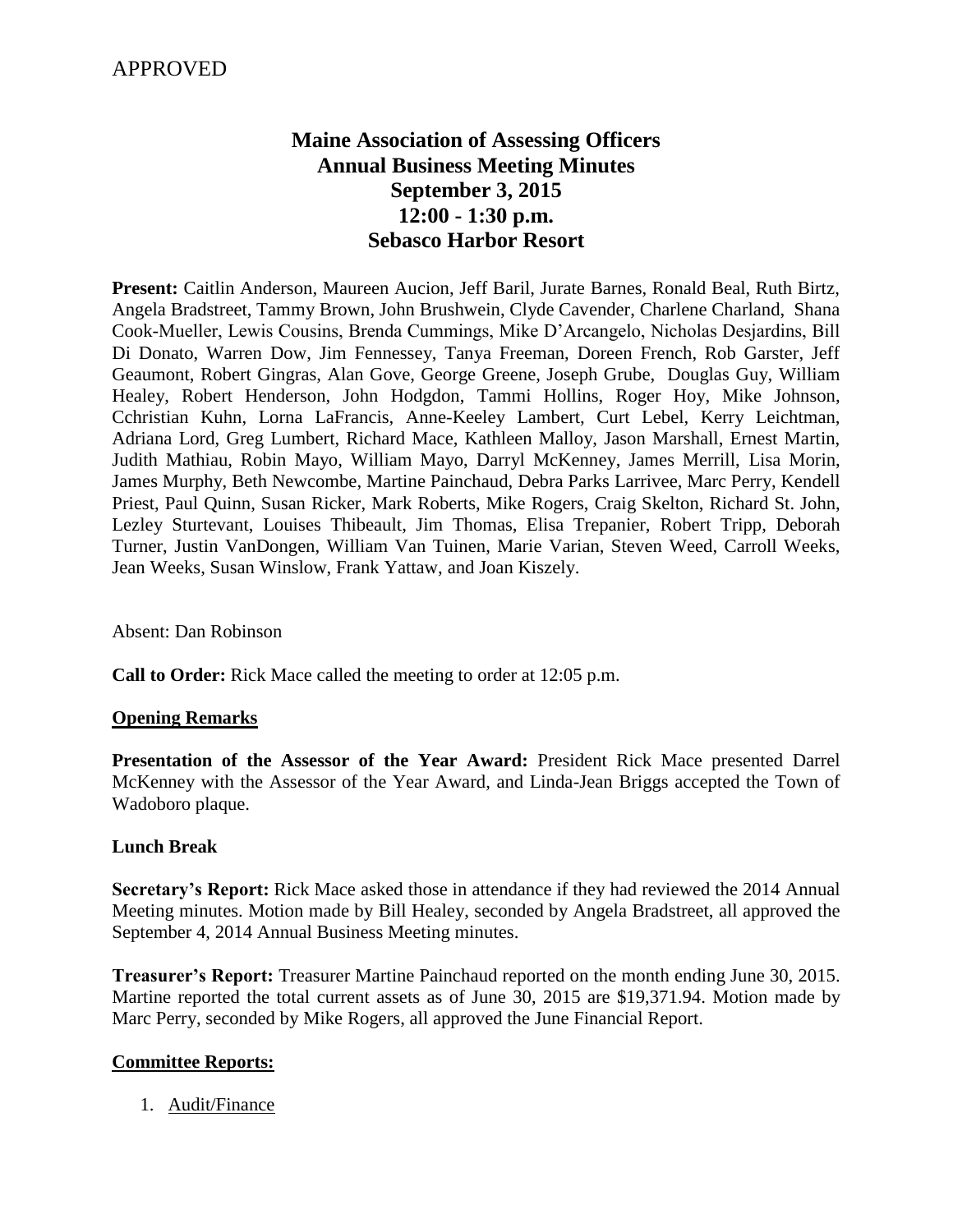Chair Ruth Birtz reported that the Audit Committee met on August 7, 2015 to review the books and everything was found to be in order.

## 2. Calendar/Advertisers

Chair Lewis Cousins reported that the 2016 Day Planners are here. He indicated they are available at this conference and at the MMA Convention October 7  $\&$  8, 2015. He thanked Joan Kiszely, Jennifer Stiles and Lisa Morin for their assistance with this calendar.

## 3. Newsletter

Editor Ruth Birtz reported that the newsletter is published quarterly. Any submissions please send to Ruth Birtz. Ruth Birtz thanked Mike D'Arcangelo, for his assistance with the member profile column.

- 4. Ethics Jacqueline Robbins was absent.
- 5. Legislative Mike D'Arcangelo had no report.
- 6. Membership

Roger Hoy reported that there are 266 total paid members to date. He indicated that 8 are not paid.

7. Awards & Scholarship

Tammy Brown reported MAAO received 4 scholarships and awarded three (3) scholarships in order for attendees to attend MAAO's Annual Fall Conference. One request for scholarship was denied due to the lack of membership.

- 8. Technology Report Dan Robinson absent.
- 9. Executive Board

Rick Mace indicated MAAO and MCIAAO are going to have a booth at the MMA Convention and welcomed members to stop by and see them.

10. Education

Chair Bill Healey thanked everyone for attending the Conference. Bill Healey thanked the vendors. Rick Mace thanked Bill Healey for all his work on the conference.

11. Conference

Debbie Turner would like everyone to complete the evaluation and turn it in. The evaluations help MAAO to prepare for next year's conference.

12. Historian

Martine Painchaud had no report.